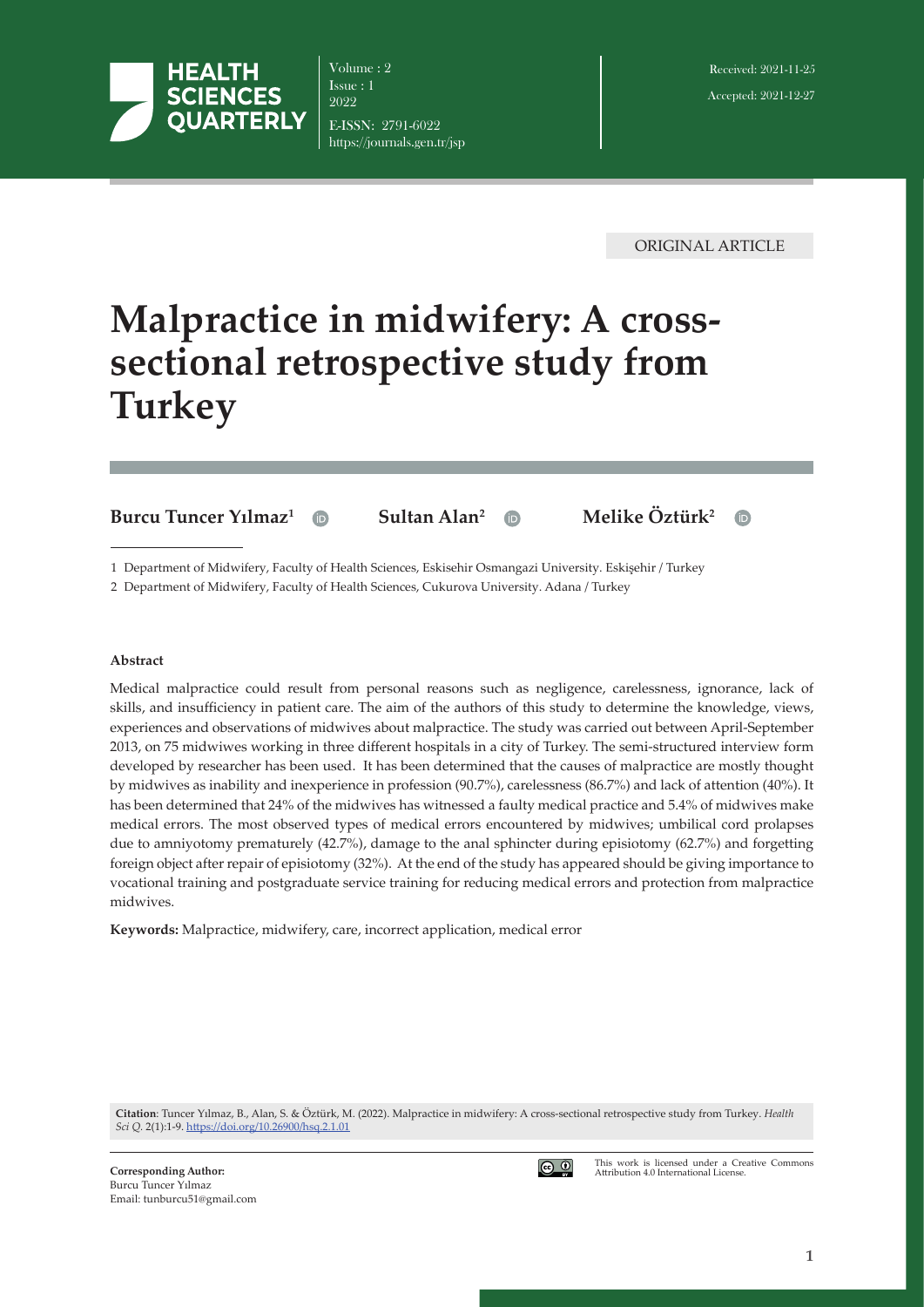## **Introduction**

The importance of midwifery comes from its role in the health of women. The period of pregnancy has an undeniable importance for the health of both mothers' and the public. Medical failures and malpractices in this field could directly affect the health of public [1]. Moreover, midwives have additional roles such as adapting the professional practice standards, improving the services, and updating their knowledge about legal and professional organizations [2]. There has been a sharp increase in both the penalties and remedial actions against medical malpractices. This increase is evident in both the researches carried out in the court archives and statistical studies performed by experts of trials or surveys implemented by research institutions and companies. Among these institutions are the Supreme Council of Health, Institute of Forensic Medicine, Chambers of Medicine, and Directorates of Health [3]. In a study of Buken and Buken, of 653 files examined in the Institute of Forensic Medicine between the years of 1990 and 2000, 107 files were related to the field of gynaecology [4]. According to a study of Gündoğmuş et al. based on the records of Supreme Council of Health between 1993 and 1998, midwives had the highest rate of responsibility with 52% in 59 medical malpractice trials. This rate has been followed by physicians and nurses with a percentage of 29% and 19%, respectively [5]. The most common errors that have been subject to the trials of midwives are incapability in following the pregnant and the foetus, inability in evaluating the problems and complications related to pregnancy and not reporting these problems to the physician on time, implementing improper practices during childbirth (using vacuum extractor, faulty episiotomy), and using faulty or overdose oxytocin. Apart from these, there are also faulty practices related to patient security, drug applications, and communication and registering [5]. In a study that retrospectively examined 30 malpractice cases referred to the Supreme Court between 1978 and 2006 in Turkey, the cases related to the field of obstetrics and gynaecology comes second after surgical branches [6]. In another study carried out by

Beigi et al. which retrospectively examined lawsuit petitions of malpractice allegations filed in 5 years period at Iranian institution of forensic medicine, 32% of 66 malpractice cases is related to midwives [1]. Women and new-born care is attached much importance in the United States of America and the risk of responsibility related to malpractice has been steadily increasing in the last 20 years [7]. It has been determined in a national web-based study carried out in the USA that midwives have been responsible for 25% of trials when this study has been carried out for the first time while this percentage has increased up to 32% and 35%, respectively, after 5 years and for later periods [7–9]. Angelini and Greenwald examined 65 closed lawsuits in 2005 related to nurse-midwives and identified that midwives were defendant in more than 60% of trials. Two major reasons for malpractice responsibility of midwives were identified again in this study [10]. One of these responsibility issues was related to foetal monitoring and the other was about shoulder dystocia. Mccool et al. examined 162 lawsuits related to malpractice of midwives between 2010 and 2011 and they categorized the reasons of malpractices as Angelini and Greenvald did [10,11]. Similar to the results of other studies, this study has also found out that foetal/new-born deaths or complications rank first while negligence in pregnancy and shoulder dystocia are other examples for malpractice [11]. As understood from similar results of the studies, it has been identified that the follow-up of mother-foetus and the management of childbirth that are the primary fields of care for midwives are risky particularly in terms of malpractice. The authors aim in this study identify not only the knowledge and opinions of midwives about malpractice but also the frequency of medical failure types that could cause malpractice which midwives have experienced and observed throughout their professional career.

## **Materials and Methods**

## *Participants*

The study was conducted a cross-sectional retrospective type. The universe of the study is 82 midwives working at maternity and postnatal wards of three hospitals in located in the centre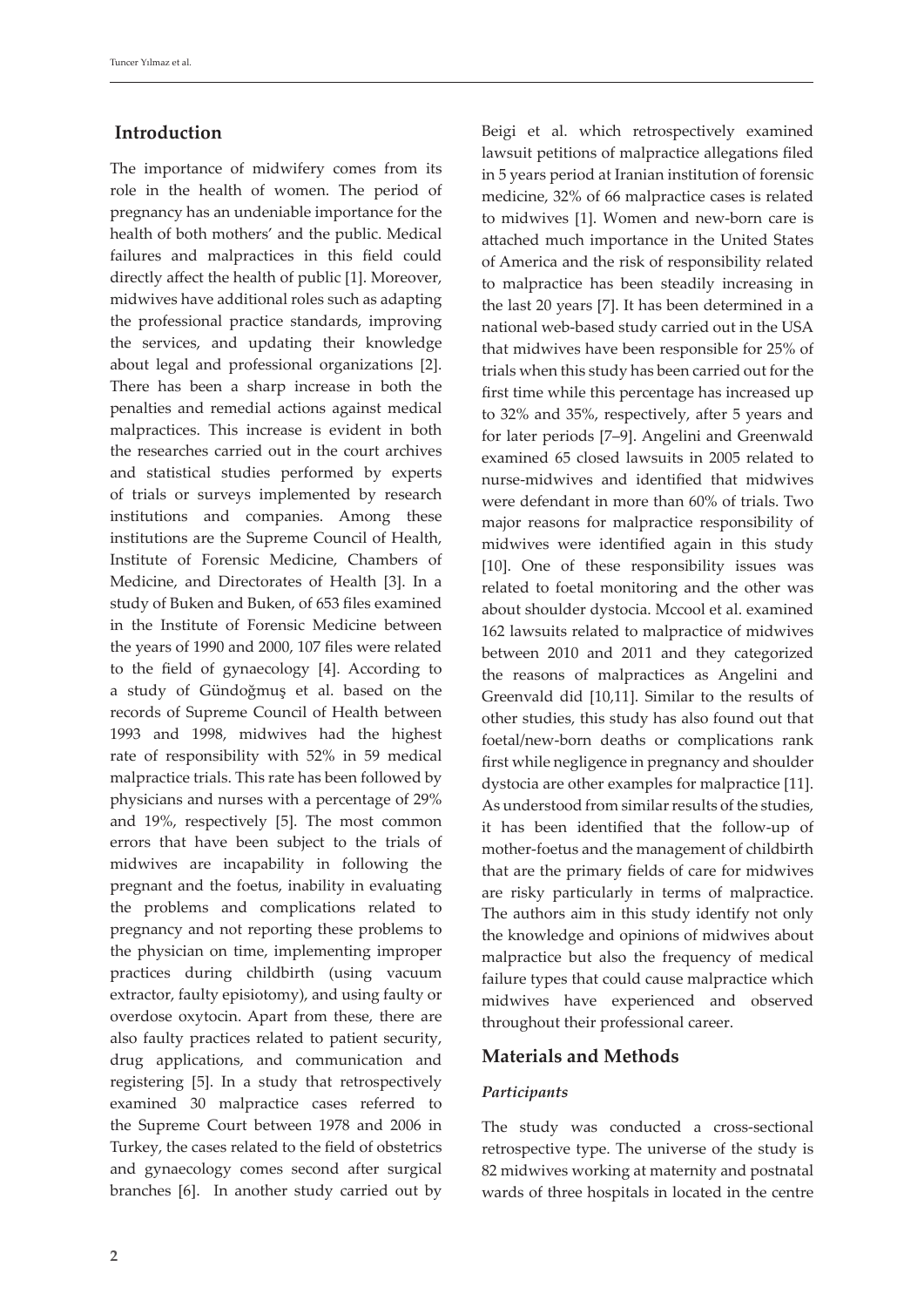of a city in Turkey. Since three of them have been on leave at different times and four of them have been seconded at different departments, a total of 75 midwives have been included in the study.

#### *Data Collection*

Face-to-face interview technique were used to collect the data. The data collecting form has been created by researcher and contains three separate parts: first part consists of six questions revealing the descriptive and professional features of midwives; second part contains 11 questions investigating the knowledge and views of midwives about malpractice and their observations and experiences related to malpractice that they gained throughout their professional career; last part consists of 23 items created with the aim of identifying midwives' experiences with medical failure types throughout their professional career. The participants have responded to the items of the third part by selecting one of these two options: "yes (encountered)" or "no (never encountered)".

#### *Data analysis*

The statistical analysis was performed on SPSS (Statistical Package for the Social Sciences) for the day shift (Table 1). windows (version 21.0) through descriptive

statistics (number, percentage calculation) and Chi-square tests. The value of statistical significance has been determined as  $p<0.05$ .

#### *Ethics approval*

The necessary approval to carry out the study has been received from the Ethics Committee of Non-Invasive Clinic Researches of the Faculty of Medicine at Çukurova University (Date: 14.02.2013, Registration Number: 16/27). The survey forms have been applied to midwives on voluntary basis whose oral and written consents have been received after being given information about the study.

## **Results**

The mean age of the midwives is 36.37±8.82. The 38.7% of the midwives is the graduate of associate's degree while 32% and 29.3% are bachelor and high school graduate, respectively. The 45.3% works in delivery room and 54.7% works in postnatal wards. The average actual hours are 6.21±5.32 (min.-max.:0-25 years). The total actual hours in this profession is 15.87±9.35 (min.-max.:0-42 years) on average. The 84% of midwives is on the night shift while 16% is on the day shift (Table 1).

| Properties                       | n  | $\frac{0}{0}$ |  |
|----------------------------------|----|---------------|--|
| Age in years                     |    |               |  |
| $<30$ years                      | 16 | 21.3          |  |
| $30-44$ years                    | 44 | 58.7          |  |
| $\geq$ 45 years                  | 15 | 20            |  |
| <b>Education</b> status          |    |               |  |
| High school                      | 22 | 29.3          |  |
| Associate                        | 29 | 38.7          |  |
| License                          | 24 | 32            |  |
| Department                       |    |               |  |
| Delivery ward                    | 34 | 45.3          |  |
| Postpartum service               | 41 | 54.7          |  |
| Working time in the current unit |    |               |  |
| $0-5$ years                      | 44 | 58.7          |  |
| $5-10$ years                     | 20 | 26.7          |  |
| $\geq$ 10 years                  | 11 | 14.7          |  |
| Years of experience as midwife   |    |               |  |
| $0-5$ years                      | 13 | 17.3          |  |
| $5-10$ years                     | 9  | 12            |  |
| $\geq$ 10 years                  | 53 | 70.7          |  |
| Shift                            |    |               |  |
| Night shift and mixed*           | 63 | 84.0          |  |
| Day shift                        | 12 | 16.0          |  |

It has been identified that the 53.3% of the midwives has never heard of "malpractice" concept before and

**Table 1.** Descriptive properties of midwives (n=75) **Table 1. Descriptive properties of midwives (n=75)**

\* **Mixed shift workers were included in this group.** \*Mixed shift workers were included in this group.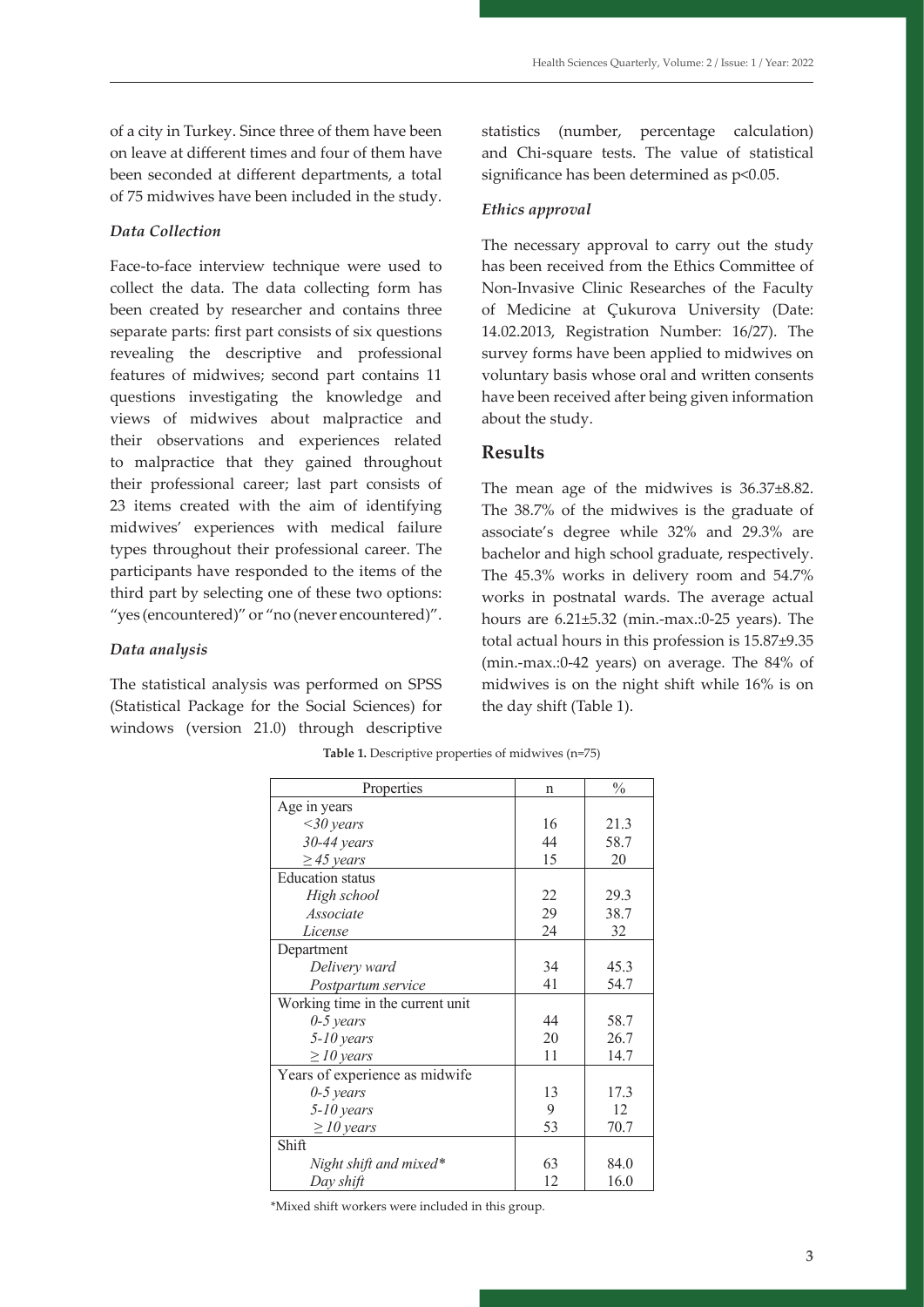The Findings Related to the Knowledge, Views, Observations and Experiences of Midwives about Malpractice

It has been identified that the  $53.3\%$  of the matrix for the patient safety  $\frac{1}{2}$ midwives has never heard of "malpractice" concept before and 66.7% has had no knowledge about faulty medical practices and legislative regulations related to malpractice (Table 2). When the level of education of the ones that have four percent of midwives has stated that knowledge about the concept of malpractice is examined, it has been identified that the 91.7% of bachelors, 31% of associates and 18.2% of high school graduates have had knowledge fully recovered and there has been no sequellae because of these faulty practices.

about malpractice before. There has been found rvations and Experiences of Midwives a statistical significance between the level t Malpractice **observed that the midwives who have been** who have been who have been with the more than 10 years with the more than 10 years who have been with the more than 10 years with the more than 10 years with the mo malpractice (p<0.05).

vives has never heard of "malpractice" The first three reasons for malpractice according ept before and 66.7% has had no knowledge bo midwives are professional inability and inexperience (90.7%), carelessness (86.7%), and ations related to malpractice (Table 2). lack of attention/care (40%) (Figure 1). Twentyfour percent of midwives has stated that they rledge about the concept of malpractice is witnessed a faulty medical practice done by one ined, it has been identified that the 91.7% of their colleague throughout their professional achelors, 31% of associates and 18.2% of career. 18.7% has indicated that they witnessed once and 6.6% has indicated they witnessed



**Figure 1.** The distribution of reasons of failure according to midwives (More than one answer has been selected for the question)

| <b>Features</b>                  | <b>Know</b><br>malpractice |               |                             | Having knowledge about<br>the legal regulations of |               |              |
|----------------------------------|----------------------------|---------------|-----------------------------|----------------------------------------------------|---------------|--------------|
|                                  |                            |               |                             |                                                    |               |              |
|                                  |                            |               | $\mathbf{p}$<br>malpractice |                                                    |               | $\mathbf{p}$ |
|                                  | $\mathbf n$                | $\frac{0}{0}$ |                             | $\mathbf n$                                        | $\frac{0}{0}$ |              |
| Age in years                     |                            |               |                             |                                                    |               |              |
| $<30$ years                      | 11                         | 68.7          | 0.062                       | 11                                                 | 68.8          | 0.002        |
| $30-44$ years                    | 20                         | 45.5          |                             | 12                                                 | 27.3          |              |
| $\geq$ 45 years                  | $\overline{4}$             | 26.7          |                             | $\overline{2}$                                     | 13.3          |              |
| Education status                 |                            |               |                             |                                                    |               |              |
| High school                      | $\overline{4}$             | 18.2          | < 0.001                     |                                                    | 13.6          | $0.001$      |
| Associate                        | 9                          | 31.0          |                             | $\frac{3}{5}$                                      | 17.2          |              |
| License                          | 22                         | 91.7          |                             | 17                                                 | 70.8          |              |
| Department                       |                            |               |                             |                                                    |               |              |
| Delivery ward                    | 15                         | 44.1          | 0.817                       | 11                                                 | 32.4          | 0.534        |
| Postpartum service               | 20                         | 48.8          |                             | 14                                                 | 34.1          |              |
| Working time in the current unit |                            |               |                             |                                                    |               |              |
| $0-5$ years                      | 23                         | 52.3          |                             | 19                                                 | 43.2          | 0.065        |
| $5-10$ years                     | 10                         | 50.0          | 0.121                       | 5                                                  | 25.0          |              |
| $\geq$ 10 years                  | $\overline{2}$             | 18.2          |                             |                                                    | 9.1           |              |
| Years of experience as midwife   |                            |               |                             |                                                    |               |              |
| $0-5$ years                      | 10                         | 76.9          |                             | 10                                                 | 76.9          |              |
| $5-10$ years                     | 6                          | 66.7          | 0.013                       | $\overline{c}$                                     | 22.2          | 0.001        |
| $\geq$ 10 years                  | 19                         | 35.8          |                             | 13                                                 | 24.5          |              |
| Shift                            |                            |               |                             |                                                    |               |              |
| Night shift and mixed*           | 26                         | 41.3          | 0.055                       | 19                                                 | 30.2          | 0.158        |
| Day shift                        | 9                          | 75.0          |                             | 6                                                  | 50.0          |              |
| <b>Total</b>                     | 35                         | 46.7          |                             | 25                                                 | 33.3          |              |

Table 2. Descriptive properties of midwifes and their information status about malpractice

**\* Mixed shift workers were included in this group.** \* Mixed shift workers were included in this group.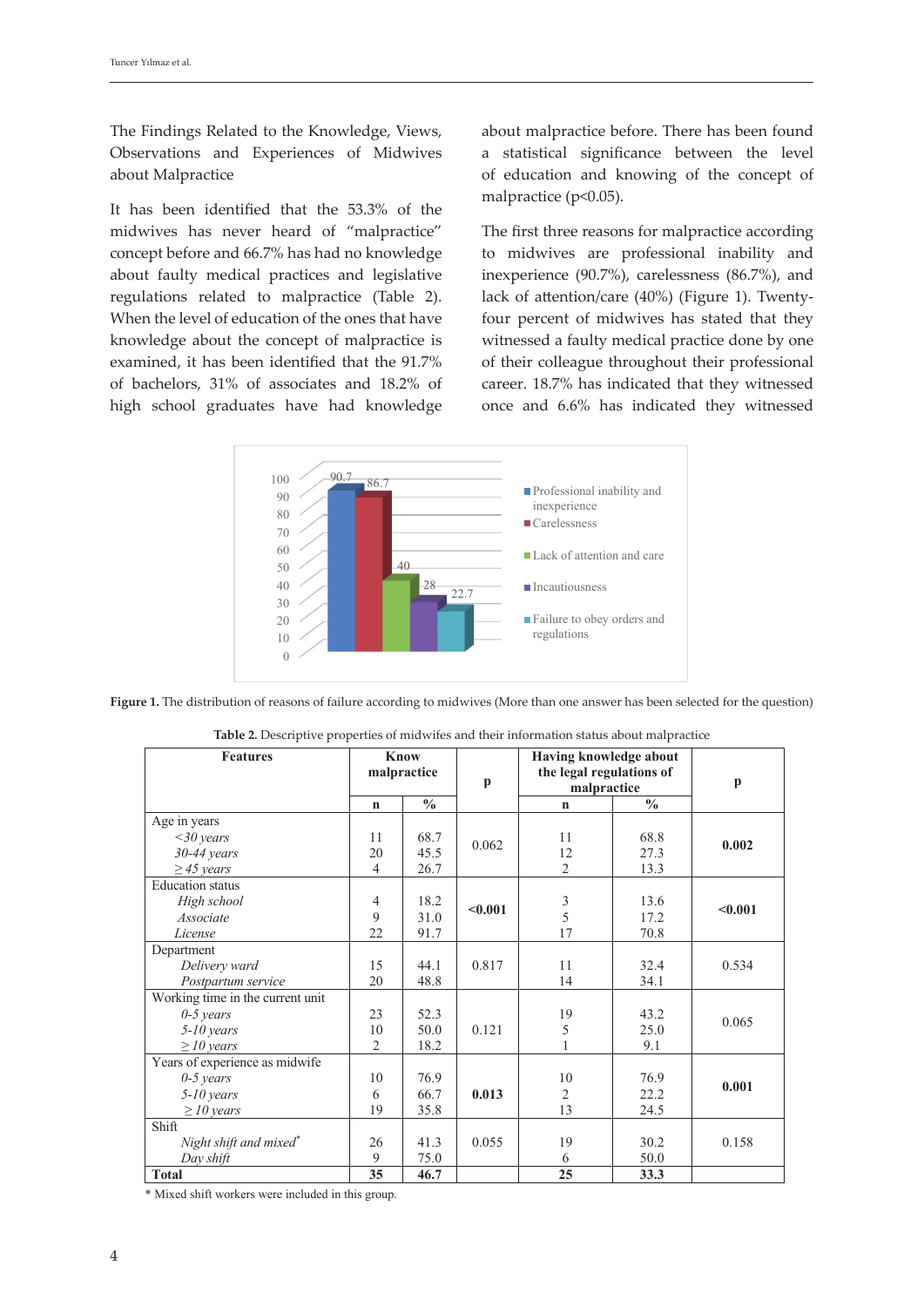more than once to a legal proceeding against one of their colleagues due to malpractice. Out of 25 investigation cases to which midwives have witnessed, it has been identified that relevant persons have been executed penal sanctions in 8 cases (10.7%); the judicial process has been going on in 8 cases (10.7%); no judicial actions have been applied to relevant persons in 5 cases (6.7%), and the judicial process has been concluded in favour of relevant persons in 4 cases (5.3%). It has been observed that the midwives who have been working for more than 10 years within their department have witnessed a faulty medical practice of one of their colleagues that pose a risk for the patient safety at least once in their entire professional career. There has been a statistically significant difference between the year of experience at the department and witnessing to a faulty medical practice (p<0.05). 5.3% of the midwives has indicated that a legal action has been initiated against themselves due to an allegation of malpractice. The reasons of these four different cases because of which the midwives have undergone a legal action are the allegations of inadequate intervention to postpartum haemorrhage (PPH) due to uterine

|  | Table 3. Midwives experiencing with medical errors |  |  |
|--|----------------------------------------------------|--|--|
|  |                                                    |  |  |

| Types of Medical Errors                                                                                                                   | experiencing with<br>medical errors<br>$n(^{0}/_{0})$ |  |  |  |
|-------------------------------------------------------------------------------------------------------------------------------------------|-------------------------------------------------------|--|--|--|
| Medical errors specific to antenatal period                                                                                               |                                                       |  |  |  |
| Umbilical cord prolapse due to untimely amniyotomy                                                                                        | 32(42.7)                                              |  |  |  |
| Quick birth because of hypertonic contractions due to excessive use of oxytocin<br>$\qquad \qquad -$                                      | 25(33.3)                                              |  |  |  |
| Inability to follow-up fetal monitor and failure to identify fetal distress                                                               | 12(16.0)                                              |  |  |  |
| Development of fetal hypoxia due to excessive hypertonic contractions<br>$\qquad \qquad -$<br>resulting from overuse of oxytocin          | 8(10.7)                                               |  |  |  |
| Development of ablation placenta due to excessive hypertonic contractions<br>resulting from overuse of oxytocin                           | 4(5.3)                                                |  |  |  |
| Development of uterine rupture due to excessive hypertonic contractions<br>$\overline{\phantom{0}}$<br>resulting from overuse of oxytocin | 2(2.7)                                                |  |  |  |
| Use of oxytocin in inappropriate presentations (cephalopelvic<br>disproportion, transverse or breech presentation etc.)                   | 2(2.7)                                                |  |  |  |
| Medical errors specific to during birth                                                                                                   |                                                       |  |  |  |
| Damage to the anal sphincter during episiotomy<br>$\overline{\phantom{a}}$                                                                | 47(62.7)                                              |  |  |  |
| Neonatal brachial plexus due to birth trauma                                                                                              | 10(13.3)                                              |  |  |  |
| Dropping the baby<br>$\overline{\phantom{m}}$                                                                                             | 7(9.3)                                                |  |  |  |
| Use of vacuum or forceps in unsuitable conditions<br>$\overline{\phantom{0}}$                                                             | 6(8.0)                                                |  |  |  |
| Atonic bleeding connected with excessive Crede's Maneuver                                                                                 | 5(6.7)                                                |  |  |  |
| Atony due to extreme pressure from outside the uterus<br>$\qquad \qquad -$                                                                | 4(5.3)                                                |  |  |  |
| Cerebral palsy due to prolonged fetal hypoxia<br>$\qquad \qquad -$                                                                        | 4(5.3)                                                |  |  |  |
| Uterus inversion due to excessive Crede's Maneuver                                                                                        | 3(4.0)                                                |  |  |  |
| Medical errors specific to postpartum period                                                                                              |                                                       |  |  |  |
| Forgetting a foreign body in the patient during episiotomy repair<br>$\overline{\phantom{0}}$                                             | 24(32.0)                                              |  |  |  |
| Aesthetic damage in the tissue as a result of incorrect repair an episiotomy<br>$\qquad \qquad -$                                         | 22(29.3)                                              |  |  |  |
| stitches re-opening after episiotomy repair<br>$\overline{\phantom{0}}$                                                                   | 13(17.3)                                              |  |  |  |
| dorp newborn to the floor<br>$\qquad \qquad -$                                                                                            | 7(9.3)                                                |  |  |  |
| Damage of newborn with cutting-drilling tool<br>$\overline{\phantom{0}}$                                                                  | 1(1.3)                                                |  |  |  |
| General medical errors                                                                                                                    |                                                       |  |  |  |
| errors in vital signs                                                                                                                     | 27(36.0)                                              |  |  |  |
| misadministration to mother<br>$\overline{\phantom{0}}$                                                                                   | 12(16.0)                                              |  |  |  |
| Taking wrong / inadequate medical history and anamnesis<br>$\overline{\phantom{0}}$                                                       | 9(12.0)                                               |  |  |  |
| Misadministration to baby<br>$\overline{a}$                                                                                               | 1(1.3)                                                |  |  |  |

In this descriptive retrospective study, the knowledge and opinions of midwives as well as their observations and experiences they gained throughout their professional career about faulty medical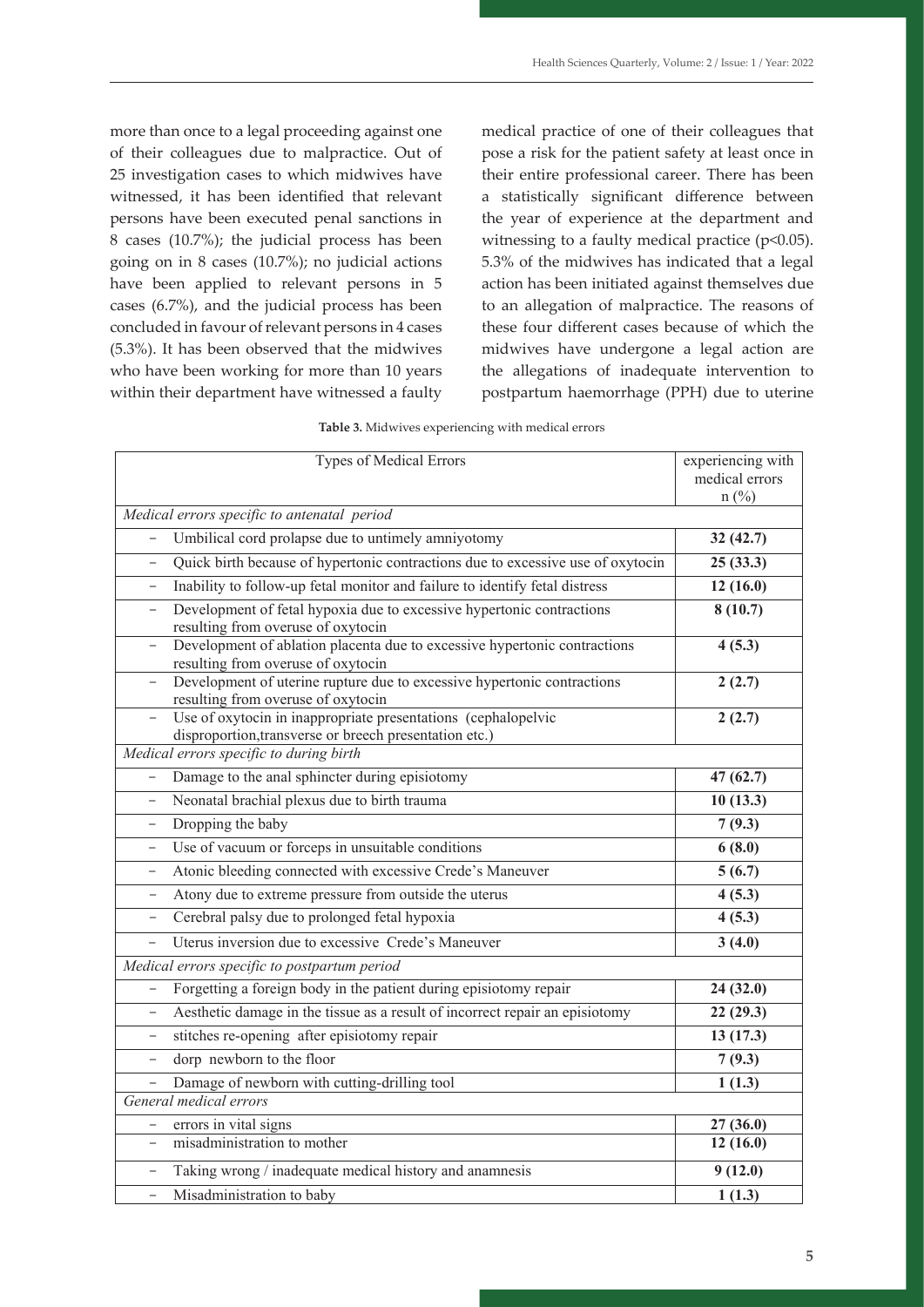atony (in two cases), new-born trauma (clavicle break during birth) and anal sphincter injury during episiotomy. It has been learnt that all the patients exposed to these faulty medical practices have fully recovered and there has been no sequellae because of these faulty practices.

# *Findings Related to Faulty Medical Practices Encountered by Midwives*

The types of faulty medical practices encountered by the midwives have been grouped as "antenatal period", "intrapartum period", "postpartum period", and "general faulty medical practices" (Table 3). The most common faulty medical practices in these periods respectively are "damage to foetus after umbilical cord prolapse due to ill-timed amniotomy" (42.7%), "anal sphincter injury during episiotomy" (62.7%), "forgetting a foreign object inside vagina during episiotomy" (32%), and "identifying wrong vital signs" (36%).

## **Discussion**

In this descriptive retrospective study, the knowledge and opinions of midwives as well as their observations and experiences they gained throughout their professional career about faulty medical applications and malpractices have been evaluated. It has been identified that almost half of the midwives participating in the study do not have any knowledge about the concept of malpractice. The rate of awareness about the concept of malpractice is higher in the ones that are bachelor and have less than five years of experience. It is an anticipated result that the rate of awareness should be higher as the level of education increases; however, as the years of experience increase, the percentage of the awareness about malpractice decreases and this could be explained by the possibility of forgetting theoretical knowledge after graduation as years pass by and not following up-to-date knowledge due to increasing busy schedule. Legislative regulations such as malpractice insurance law for physicians and other healthcare staff have been on the agenda recently and as a result, awareness about faulty medical practices, which could be the reason of violence against healthcare personnel, has increased. In spite of all these developments,

the rate of knowledge about malpractice of midwives who work face-to-face with their patients has been found lower than anticipated. For the reliability of the study, a short definition of malpractice has been presented to participants within the rest of the research and this definition has been used together with the concept of faulty medical practice.

The midwives have stated such personal reasons for malpractice as professional inexperience and inability, carelessness, and lack of attention and care. Apart from these, the reasons of malpractice could be systematic factors and professional inabilities. When the literature has been reviewed in terms of this aspect, similar results have been obtained. In a study of Beigi et al. which studied malpractice concepts of midwives, it has been identified that the most common reason of faulty medical practices is negligence while other reasons have been lined up as failure to obey rules, carelessness, lack of care, and professional inability [1]. In a study of Oztunc regarding the reasons of faulty medical practices carried out in gynaecology clinics, it has been determined that 47.4% of nurses and midwives has done faulty medical practices because of personal issues (carelessness, negligence, lack of knowledge, not knowing about treatment and care procedures, etc.) while 32.2% and 20.4% have carried out faulty medical practices due to institutional reasons (systematic based) and professional inabilities, respectively [12]. Similar results have been obtained in a study of Can et al. [6] The most common reason of malpractice has been found as failure to obey institutional regulations in the study of Ayoubiyan et al. which examined forensic cases related to malpractice allegations of midwives which followed by negligence, carelessness, and lack of skills [2]. In another study carried out on other healthcare professionals, being nurses, by Alemdar and Aktas, apart from personal issues such as exhaustion, the reasons for malpractice has been identified as heavy workload, prolonged working hours, staff shortage, and extra duties other than defined duty (secretarial duties, etc.) [13]. Other studies carried out on nurses have yielded similar results for malpractice [14,15].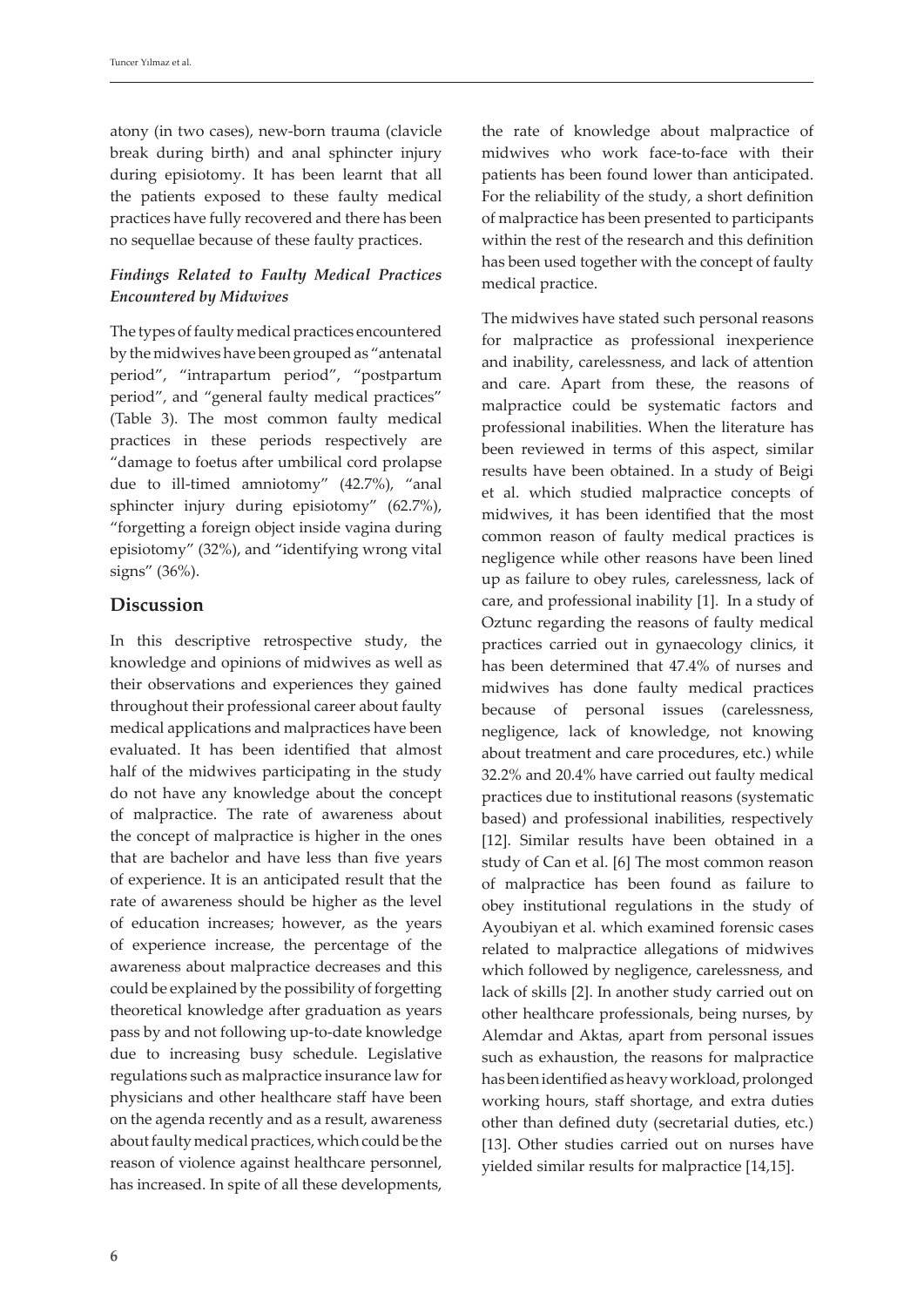The reasons of four different cases in this study because of which the midwives have undergone a legal action are the allegations of new-born trauma, anal sphincter injury during episiotomy, and inadequate intervention to postpartum haemorrhage (PPH) due to uterine atony (in two cases). Many of the practices within the authority and responsibility of midwives are risky practices. Therefore, it is of utmost necessity that midwives have full competency about the practices and they should also be aware about on which stage their responsibility ends and that of physicians' begin. Otherwise, the risk of ending up with a faulty practice is quite high and the results of the studies also support this situation. In their studies, Mccool et al. and Angelini & Greenvald have stated that foetal complications are within the major risk categories among the reasons of lawsuits against midwives [10,11]. In the study of Ilgili, 117 files are related to the mistakes done during vaginal births while 32 files are related to the faults during pregnancy follow-up and antenatal period [16].

Umbilical Cord Prolapse (UCP) is a rare obstetrical emergency complicating pregnancy and the incidence rate is generally between 1/162 and 1/714 [17]. In their study that examined the foetal and maternal results of umbilical cord prolapse cases between 1999 and 2002, Esinler et al. have concluded that 11 cases out of 13 developed after amniotomy. These 13 cases were followed up for vaginal birth; however, all of them were converted to emergency caesarean section and it was stated that all the new-borns were healthy [18]. The cases of umbilical cord prolapse due to ill-timed amniotomy have been examined in this study and it has been found out that the incidence rate and the results of other studies in the literature are very similar to those in this study.

Being one of the intervention types applied during delivery, episiotomy is the most common applied surgical practice in maternity wards [19]; however, current approaches in the light of last evidence based applications recommend limiting routine episiotomy practices [20]. The most common complications of episiotomy are prolonged application and third and fouth

degrees of perineal lacerations and infections [21]. The fact that more than half of the midwives have encountered anal sphincter injury during episiotomy supports the results of other studies in the literature. In their study carried out in 16 countries in Latin America on primipara women, Althabe et al. have found out the rate of episiotomy as 80% and 90% in 91 hospitals and 69 hospitals, respectively [22]. Sayıner and Demirci have identified that 96.72% of primipara pregnant women and 51.85% of multipara pregnant women have been applied episiotomy and the total rate of episiotomy in all the deliveries is 70.33%. Besides, they have also found out that the common use of episiotomy increases the rate of perineal trauma among women [23].

According to the results obtained within this study, the most common faulty medical practice of midwives in the antenatal period is leaving a foreign object inside vagina during episiotomy with a percentage of 32. Furthermore, midwives come across with other faulty medical practices in the antenatal period such as aesthetical deterioration of the tissue due to faulty episiotomy, disruption of episiotomy suture, and injury of new-born due to possible stab wounds. Leaving a foreign object inside the patient body is a situation that is mostly experienced by operating room nurses and all the healthcare staff carrying out invasive practices. In their multicentre study, Ozata and Altunkan have identified that the least common faults of healthcare personnel is leaving a foreign object inside the patient body [24].

The general faulty practices that midwives encounter apart from delivery are identifying wrong vital signs, medication errors on the mother, identifying wrong or inadequate history or anamnesis from the patient and injury of the infant because of medication errors. There are several studies in the literature about general faulty medical practices of nurses and other types of malpractices have been identified among these applications in which medication errors being on the top [12,14,25].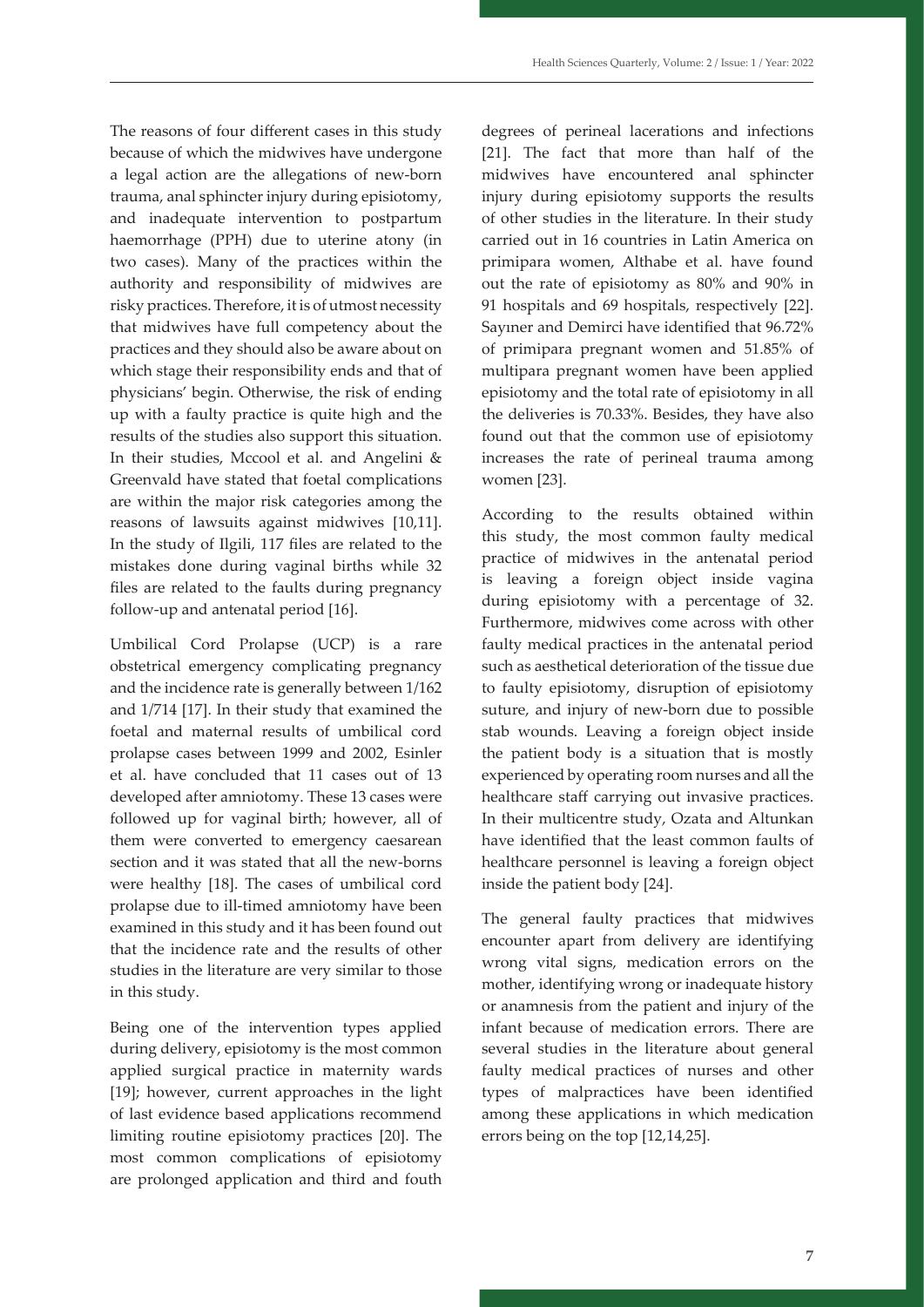# **Conclusion**

In this study, the findings related to the knowledge and opinions of midwives as well as their observations and experiences they gained throughout their professional career about faulty medical applications and malpractices have been obtained. It has been determined that midwives have no adequate knowledge about the concept of malpractice and its related legislative regulations. Moreover, midwives have stated that the most common reasons for malpractice are professional inexperience and inability, carelessness, and lack of attention and care. On-the-job trainings should be increased and the staff should be directed to scientific activities while midwives should further attend to the activities of the Association of Midwives in order to raise awareness of the midwives for malpractice allegations. Midwives should be trained to know about the types of malpractices with regard to the type of clinic they work in and they should be warned against these faulty practices. More advanced evidence-based studies should be carried out regarding the field of application of midwives.

## **Acknowledgements**

This study was produced from the unpublished master's thesis titled "Evaluation of Knowledge, Thoughts, Observations and Experiences of Midwives about Malpractice", which was prepared by Burcu Tuncer Yılmaz under the supervision of Associate Professor Sultan Alan and presented at the "Health Sciences Institute of Çukurova University" in April 2014.The summary of this work was presented as an oral presentation at the IV Congress of the ACL, the XV Congress of the FAME, and the II ICM Southern European Region Conference, on May 26, 27 and 28, 2016 in Tarragona - Spain.

### *Funding*

No financial contribution has been received.

#### *Conflict of interest*

There is no conflict of interest among the authors.

### **References**

- 1. Beigi M, Asadi L, Valiani M, Mardani F. Evaluating different types of malpractices in midwifery that were referred to the forensic medicine commission and the medical council between 2006 and 2011 in Isfahan province, 2013. Iran J Nurs Midwifery Res. 2015;20(4):426-30. doi:10.4103/1735-9066.161012.
- 2. Ayoubian A, MahmoodAbadi H, Dehaghi Z. Midwifery errors: A descriptive study in Isfahan Forensic Medicine General Department. Mater Socio Medica. 2013;25(3):175. doi: 10.5455/ msm.2013.25.175-177.
- 3. Çetin G. Legal and criminal liability of physicians on the New Legal Framework, Regulation of Medical Malpractice and Judicial Reports. İstanbul Univ Cerrahpaşa Med Fac Contin Med Educ Act Symp Ser. 2006;31-42.
- 4. Büken E, Örnek Büken N, Büken B. Obstetric and gynecologic malpractice in Turkey: Incidence, impact, causes and prevention. J Clin Forensic Med. 2004;11(5):233-47. doi:10.1016/j. jcfm.2004.01.005.
- 5. Gündoğmuş ÜN, Özkara E, Mete S. Nursing and midwifery malpractice in Turkey based on the higher health council records. Nurs Ethics. 2004;11(5):489-99. doi: 10.1191/096973304ne727oa.
- 6. Can İÖ, Özkara E, Can M. Evaluation of medical malpractice files decided in the Supreme Court.J DEU Med. 2011;25(2):69-76.
- 7. McCool WF, Guidera M, Hakala S, Delaney EJ. The role of litigation in midwifery practice in the United States: Results from a Nationwide Survey of Certified Nurse-Midwives/Certified Midwives. J Midwifery Womens Health. 200710;52(5):458- 64. doi:10.1016/j.jmwh.2007.03.013.
- 8. Guidera M, Mccool W, Hanlon A, Schuiling K, Smith A. Midwives and liability: Results from the 2009 Nationwide Survey of Certified Nurse-Midwives and Certified Midwives in the United States. J Midwifery Women's Heal. 2012;57(4):345- 52. doi: 10.1111/j.1542-2011.2012.00201.x.
- 9. Xu X, Lori JR, Siefert KA, Jacobson PD, Ransom SB. Malpractice liability burden in midwifery: A survey of Michigan Certified Nurse-Midwives. J Midwifery Women's Heal. 2008;53(1):19-27. doi: 10.1016/j.jmwh.2007.10.003.
- 10. Angelini DJ, Greenwald L. Closed claims analysis of 65 medical malpractice cases involving nurse-midwives. J Midwifery Women's Heal. 2005;50(6):454-60. doi:10.1016/j.jmwh.2005.06.004.
- 11. Mccool WF, Guidera M, Griffinger E, Sacan D.